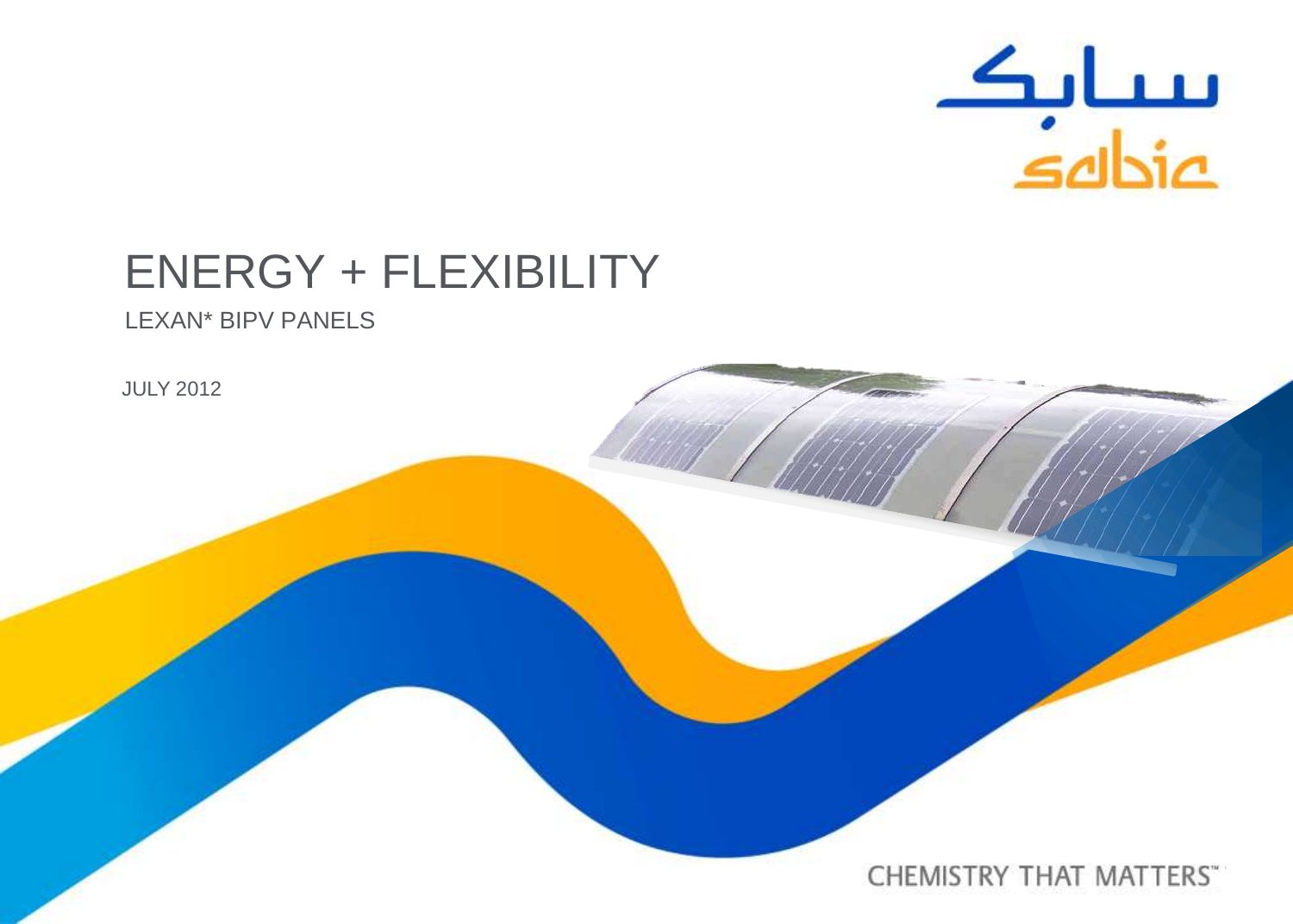

### LEXAN\* BIPV PANELS

#### Lexan\* BIPV (Building Integrated Photovoltaic) Panel.

Bringing the best out of two worlds together the Lexan\* BIPV Panel combines Lexan Thermoclear\* sheet with solar power panels. Known for its excellent thermal insulation properties, Lexan\* Thermoclear\* sheet can now support the production of renewable energy.

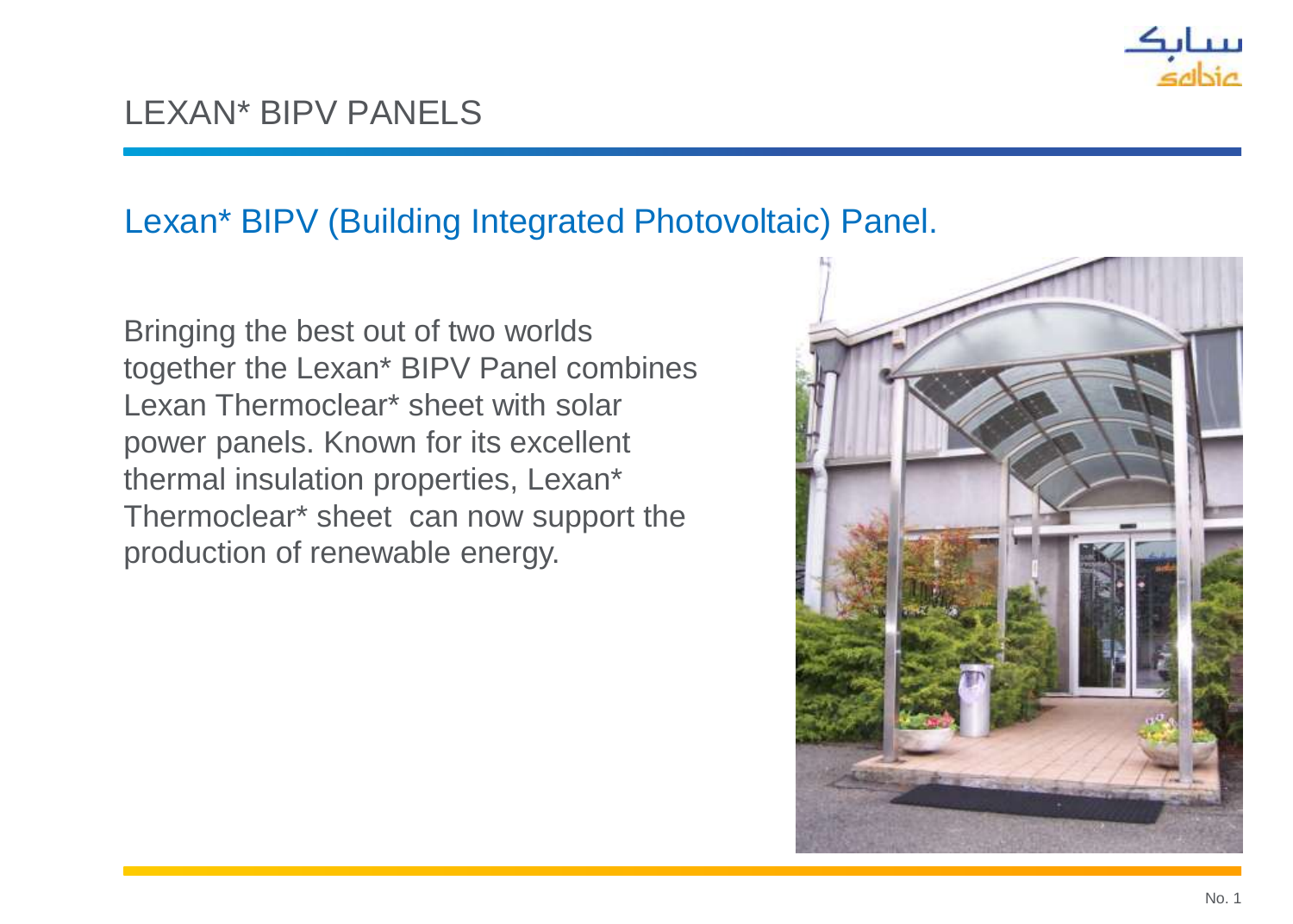

### LEXAN\* BIPV PANELS

Lexan\* BIPV Panel combines

Lexan\* Thermoclear\* sheet

Flexible Photovoltaic panels

#### Lexan\* BIPV Panel may offer:

- Building Integrated solar power solution for renewable energy
- High thermal Insulation
- Light management
- Optimized weight
- **IEC Certification**
- Flexible design solutions for roofing and facades.
- Easy and fast assembly
- Variety of colors, sizes and configurations.

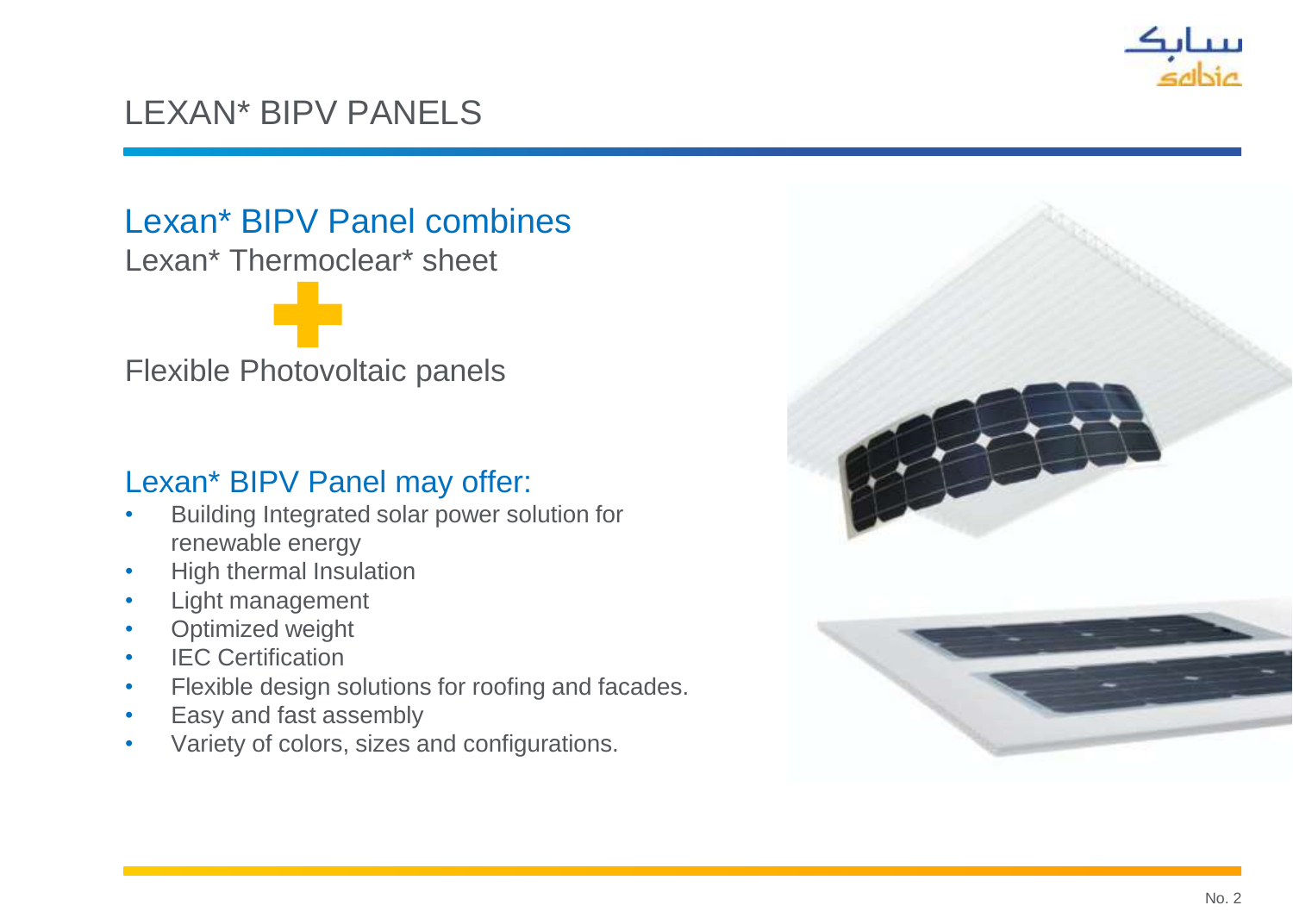

#### WHY LEXAN\* POLYCARBONATE SHEET?

Light weight & impact resistant virtually unbreakable

**Ease of installation** on site with conventional tools, saving time and cost

Excellent thermal insulation

Proprietary UV resistance surface best-in-class warranty for the lowest delta YI and delta LT values with 10-15 year limited written warranty option.

Aesthetics broad portfolio in variety of colors, structures and coatings

Fire resistant complies with EU fire standard EN 13501-1 and ASTM D-635 **CC1** and ASTM E-84 **Class A**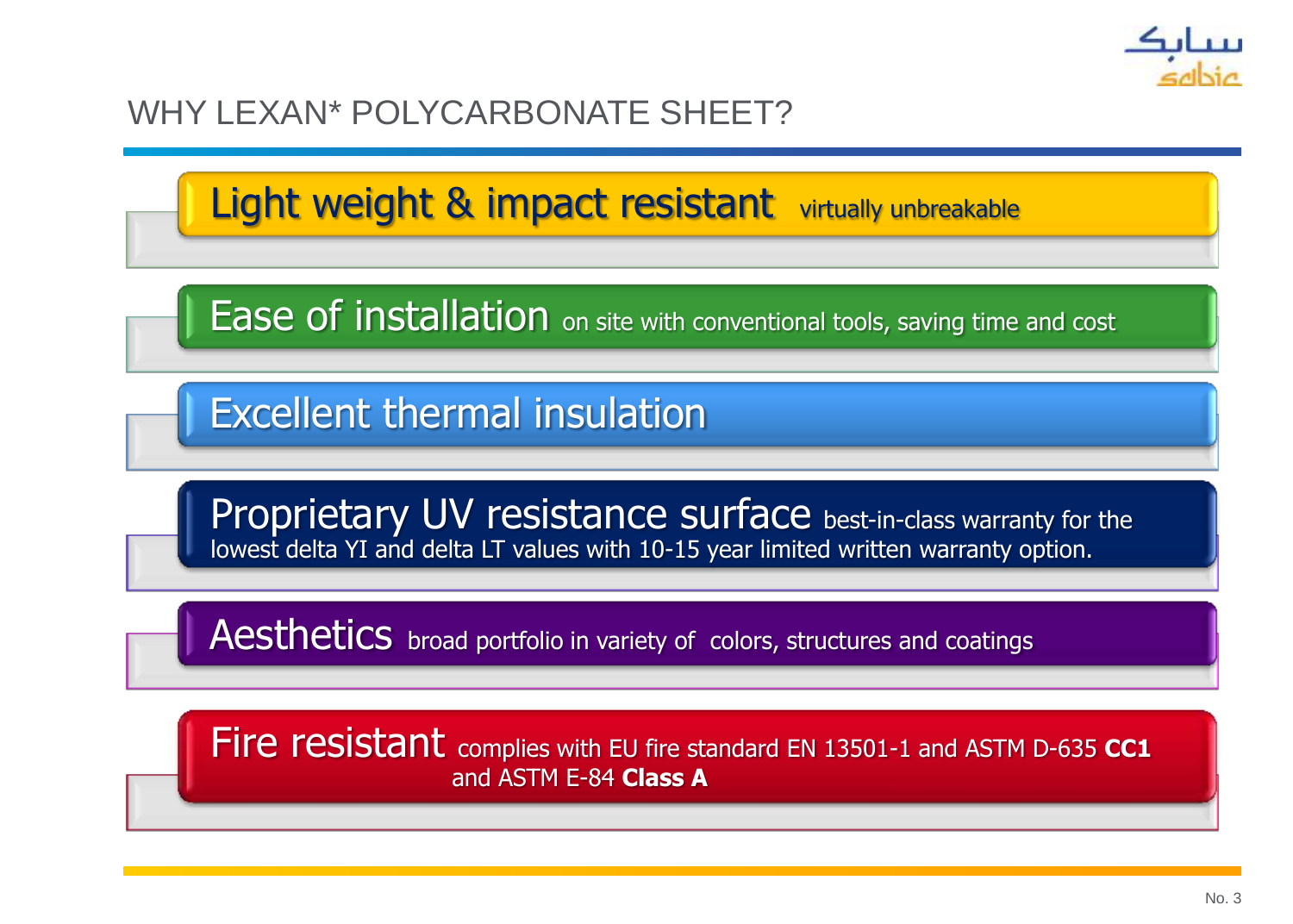

#### WHY LEXAN\* BIPV PANEL?





# Building Integration

It is not just a PV panel it can be also a cover or a wall cladding or a window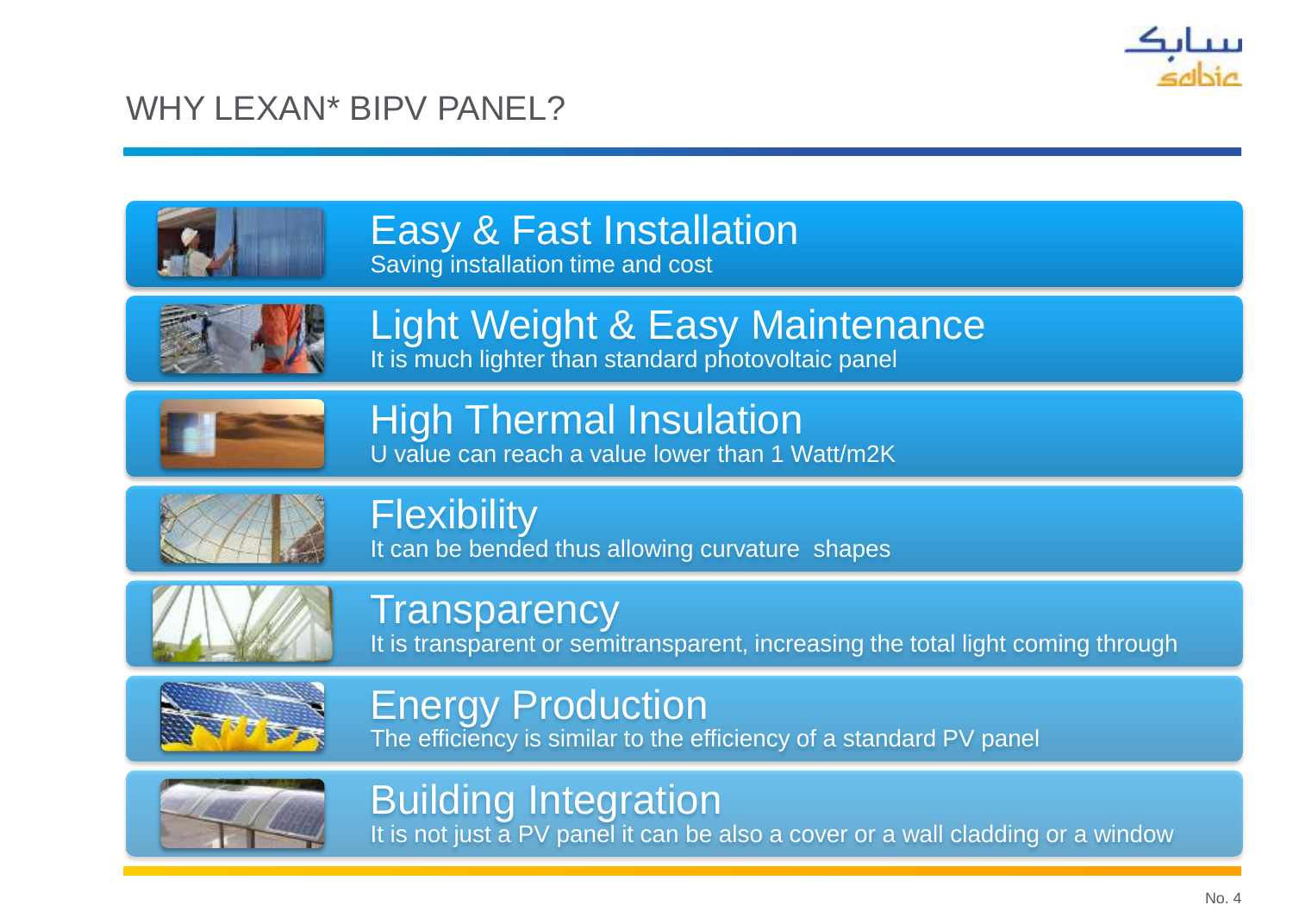

#### POTENTIAL APPLICATIONS





#### Canopies Stadia Roof cover



### Free standing roof **Roof cover** Wall Cladding





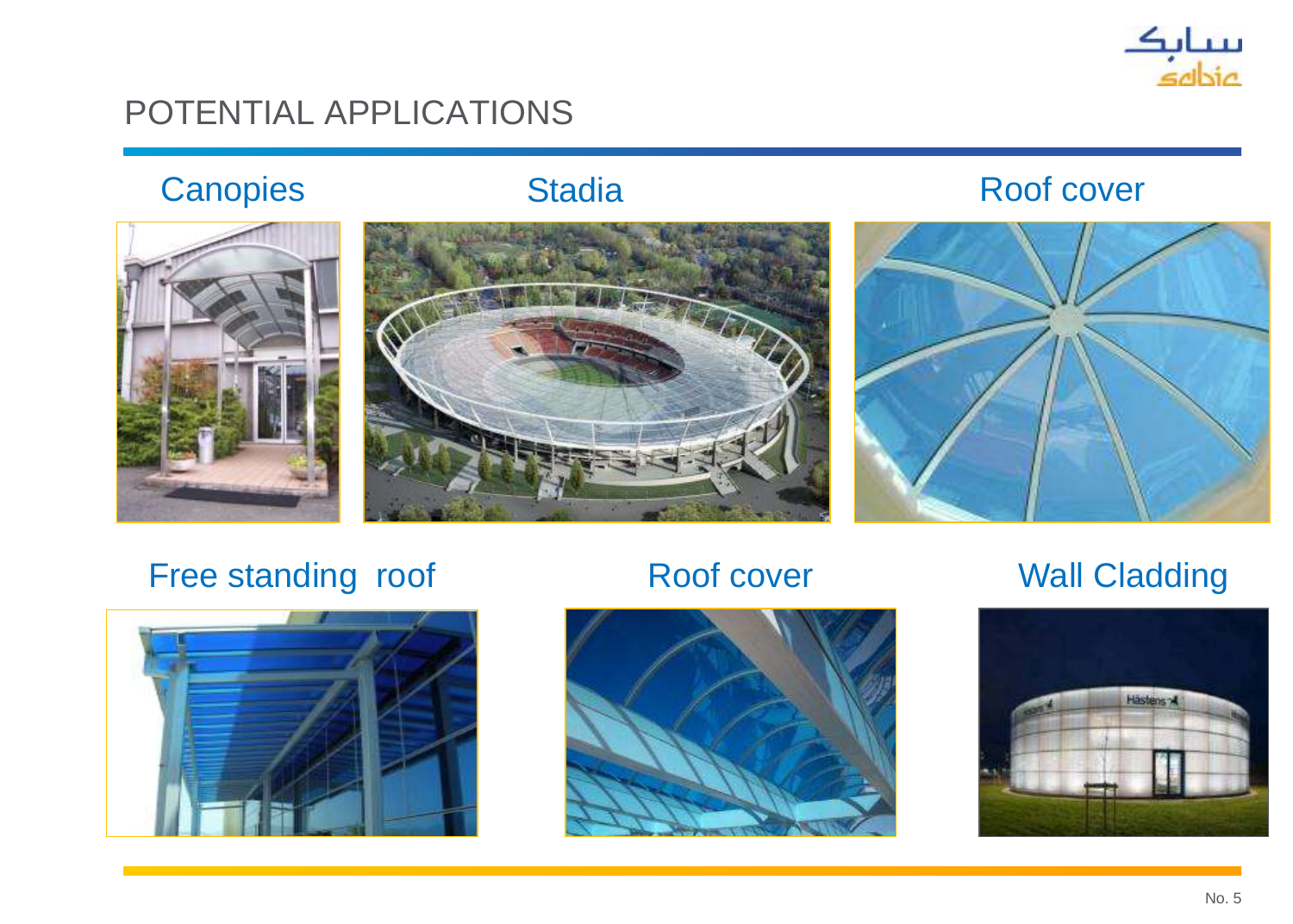

#### POTENTIAL APPLICATIONS



#### Bus Shelters Bike Shelters Golf Karts







#### Electrical bus Road Side Café

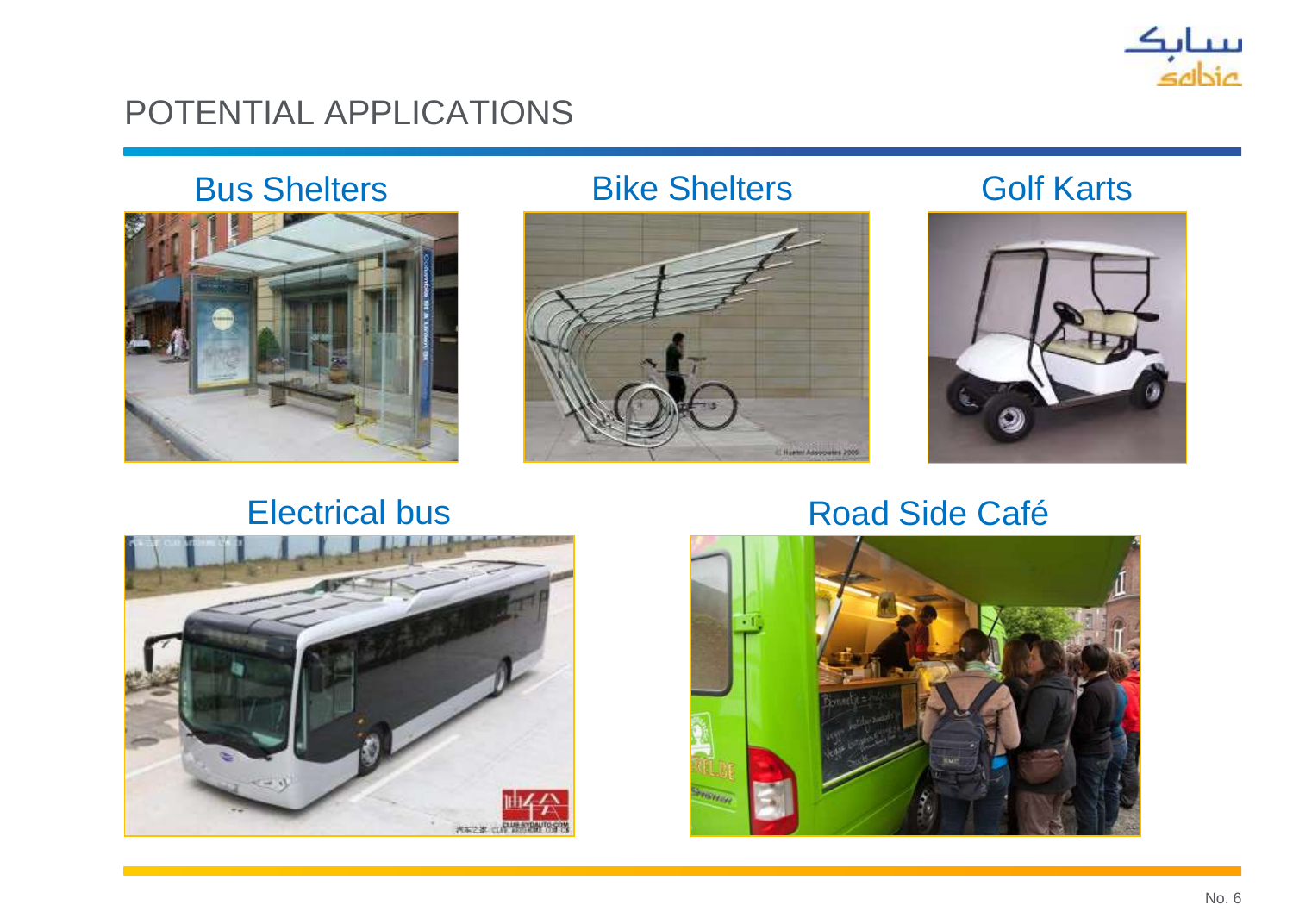# HOW DOES ONE SELECT THE RIGHT MATERIAL ?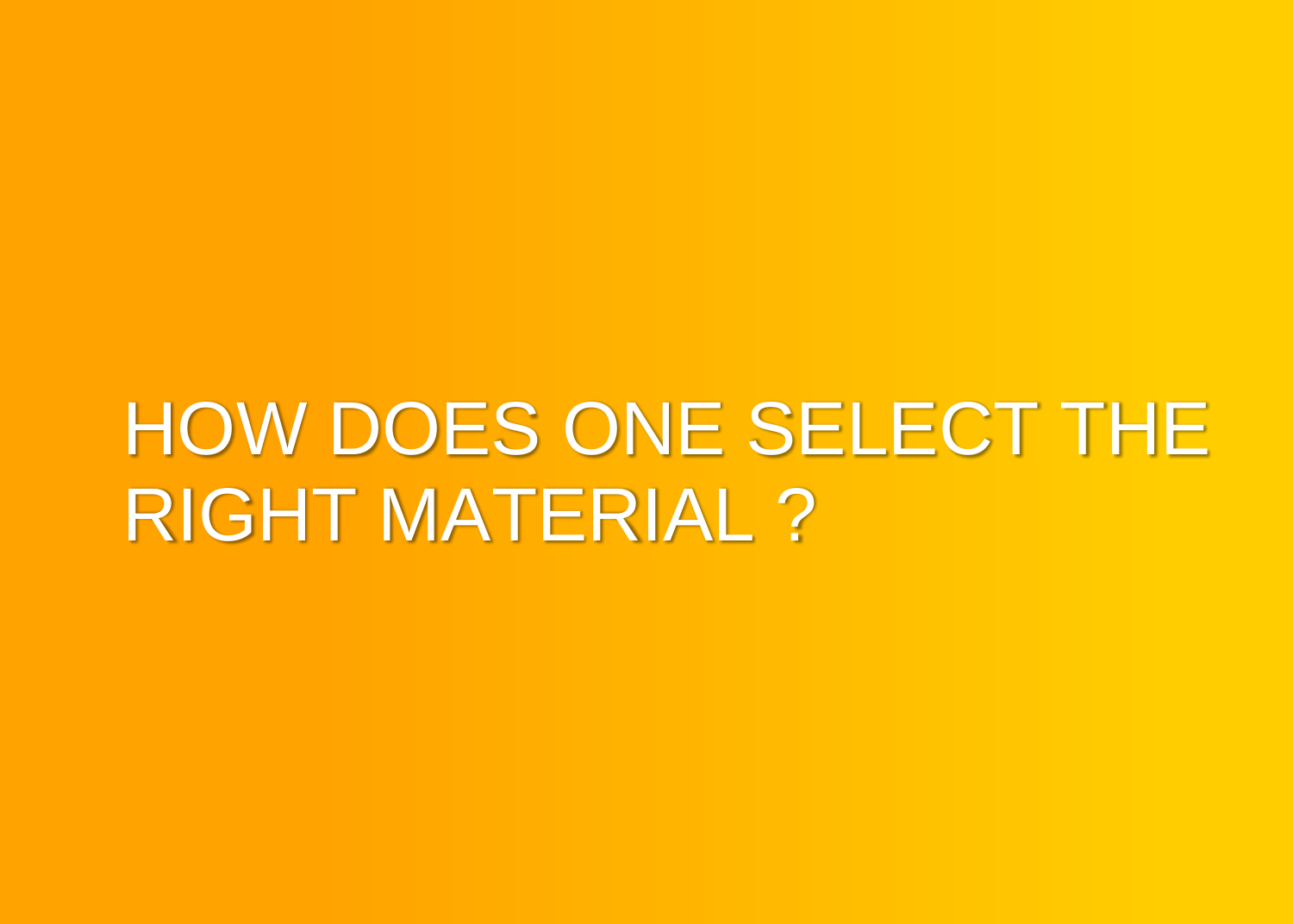

### STEP 1

- Choose the Lexan\* Thermoclear\* sheet.
- Consider the desired U-value, weight and loading performances.

| Product Grade ** | Gauge | Weight               | U-value $#$ | LT <sub>§</sub> |
|------------------|-------|----------------------|-------------|-----------------|
|                  | [mm]  | [Kg/m <sup>2</sup> ] | [W/m,K]     | [%LT]           |
| LT2UV105RS       | 10    | 1.75                 | 2.39        | 65              |
| LT2UV163TS       | 16    | 2.7                  | 2.27        | 74              |
| LT2UV169X        | 16    | 2.5                  | 1.77        | 54              |
| LT2UV209X        | 20    | 2.8                  | 1.59        | 53              |
| LT2UV259X        | 25    | 3.0                  | 1.40        | 51              |
| LT2UV509X        | 40    | 4.8                  | 0.99        | 50              |

\*\* These property values have been derived from Lexan\* resin data for the material used to produce this sheet product

# U-values based on Sabic calculated values according ISO 10077 (EN673)

§ LT (Light Transmission) measurements according ISO 9050 (EN 410) on 600x600 mm samples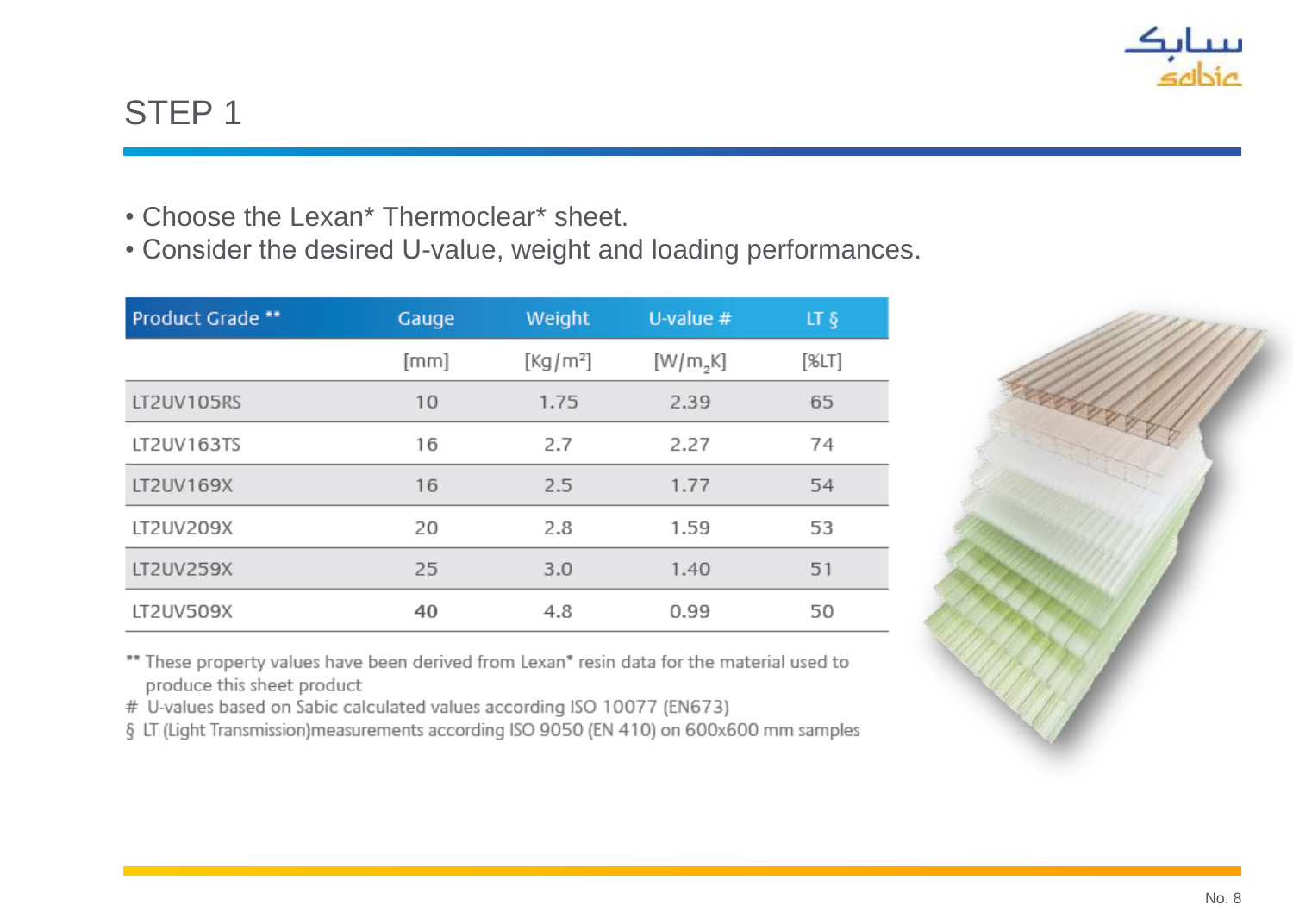

# AVAILABLE LEXAN\* SHEET STRUCTURES



- **Gauge**:10,16,20,25, 40 mm
	- **9 wall X structure**, main product feature towards thermal insulation, available in gauges 16, 20, 25, 40,mm
	- **5 wall rectangular structure**  product available in 10mm gauge
	- **3 wall rectangular structure**, product available gauge is 16mm
- **Colors:** clear, opal white, bronze, green, blue, grey,...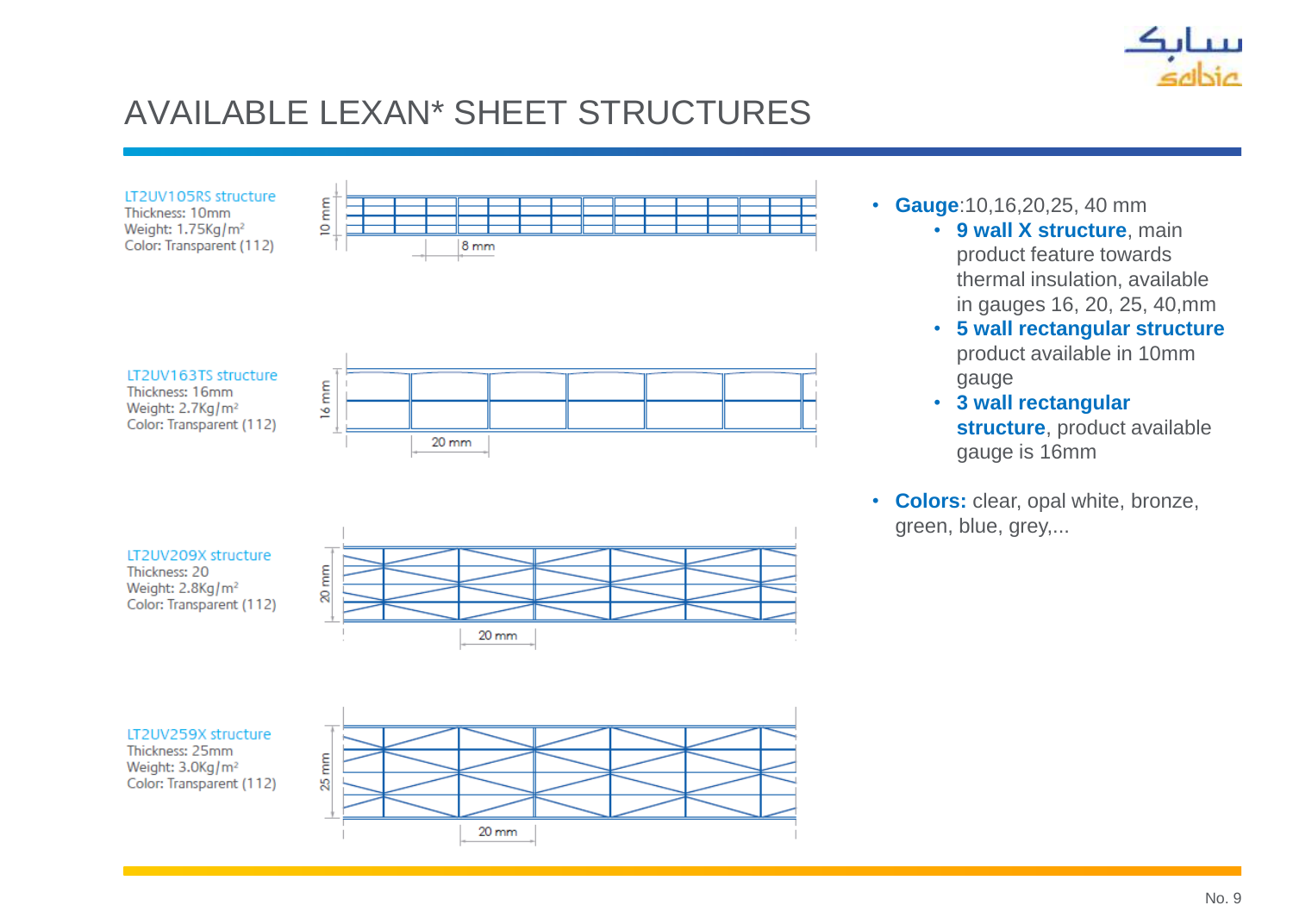

### STEP 2

- Choose the solar power panel.
- Consider your energy needs. Higher power means optimized shading management.

| <b>Characteristics</b> | <b>CV70</b> | <b>CV80</b> | <b>CV140</b> | <b>CV160</b> |
|------------------------|-------------|-------------|--------------|--------------|
| Peak power [W]         | 70          | 80          | 140          | 160          |
| Module efficiency [%]  | 14          | 14          | 14.2         | 14.2         |
| N° Solar cells         | 18          | 20          | 36           | 40           |
| Max Bending            | 25%         | 25%         | 25%          | 25%          |
| Width [mm]             | 380         | 670         | 745          | 1300         |
| Height [mm]            | 1560        | 880         | 1560         | 880          |
| Weight [Kg]            | 1.5         | 1.7         | 3.0          | 3.3          |

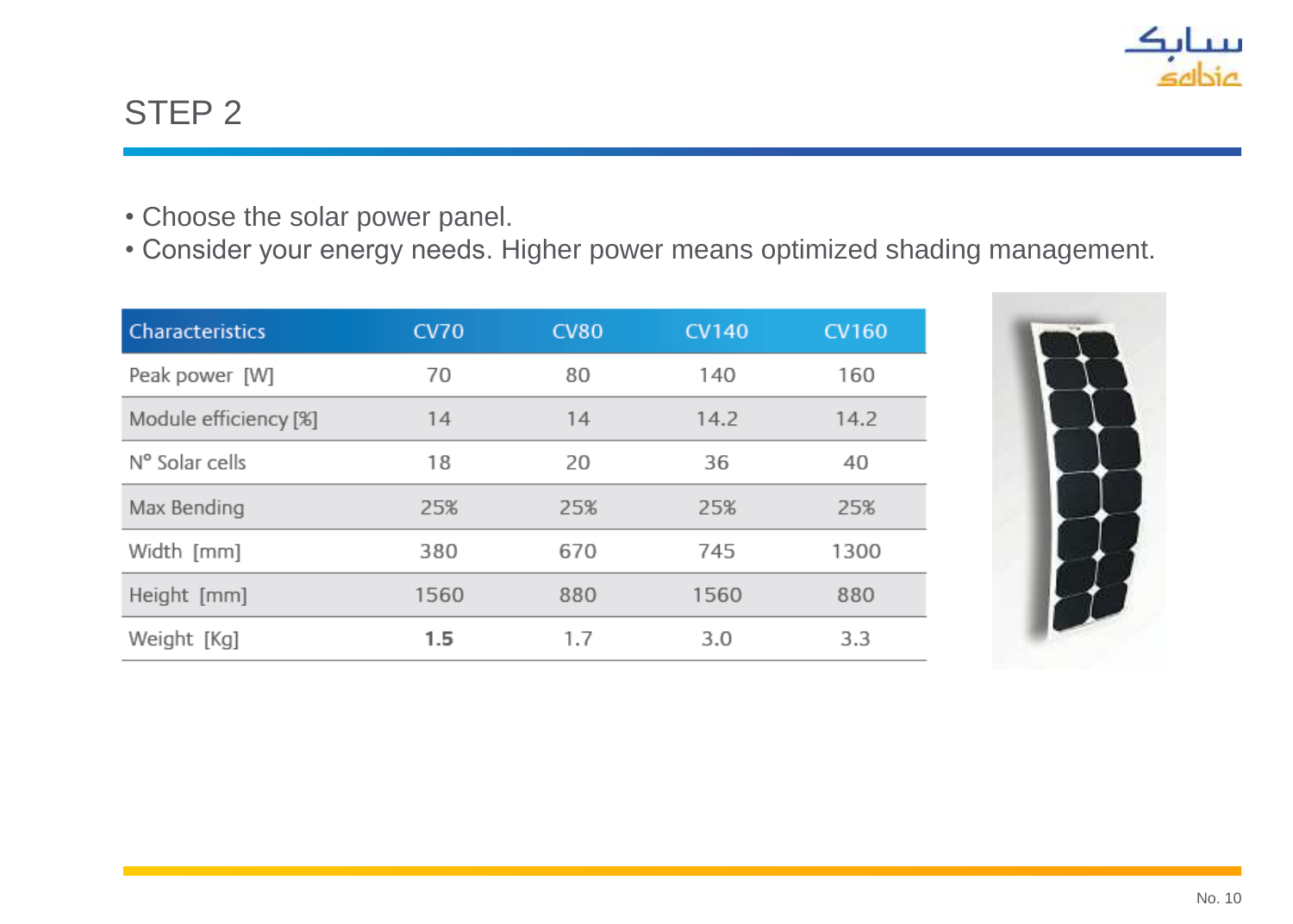

### The size of your roof is 5m x 4m:



Power: 0.71 kW or 1.2 kW or 2.0 kW or more.







Сh

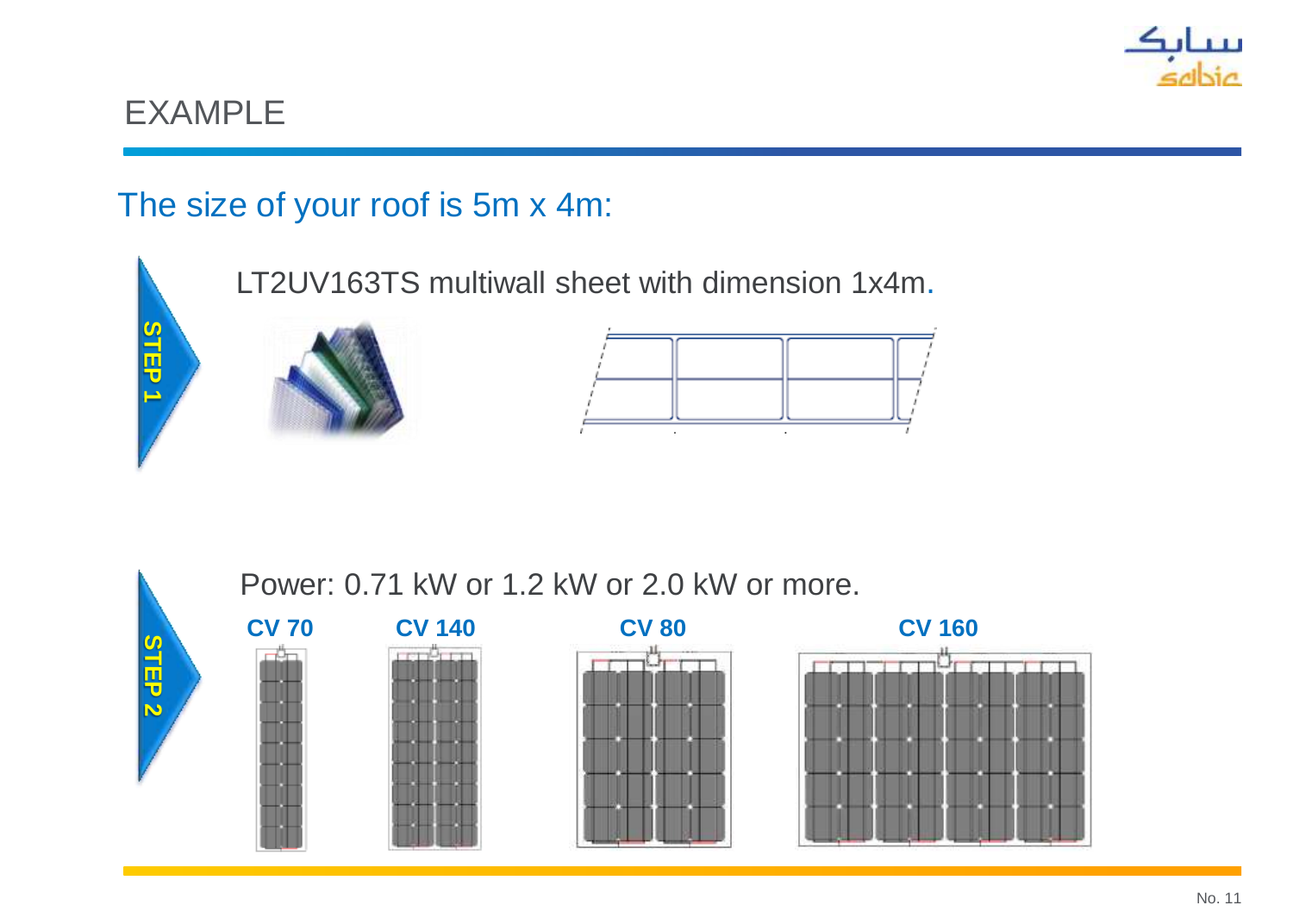

#### First solution:



- Power: 710 Watt
- LT of the part of panel with the cells will be about 20%
- LT of the part of panel without the cells will be about 74%
- On average the LT will be about 53%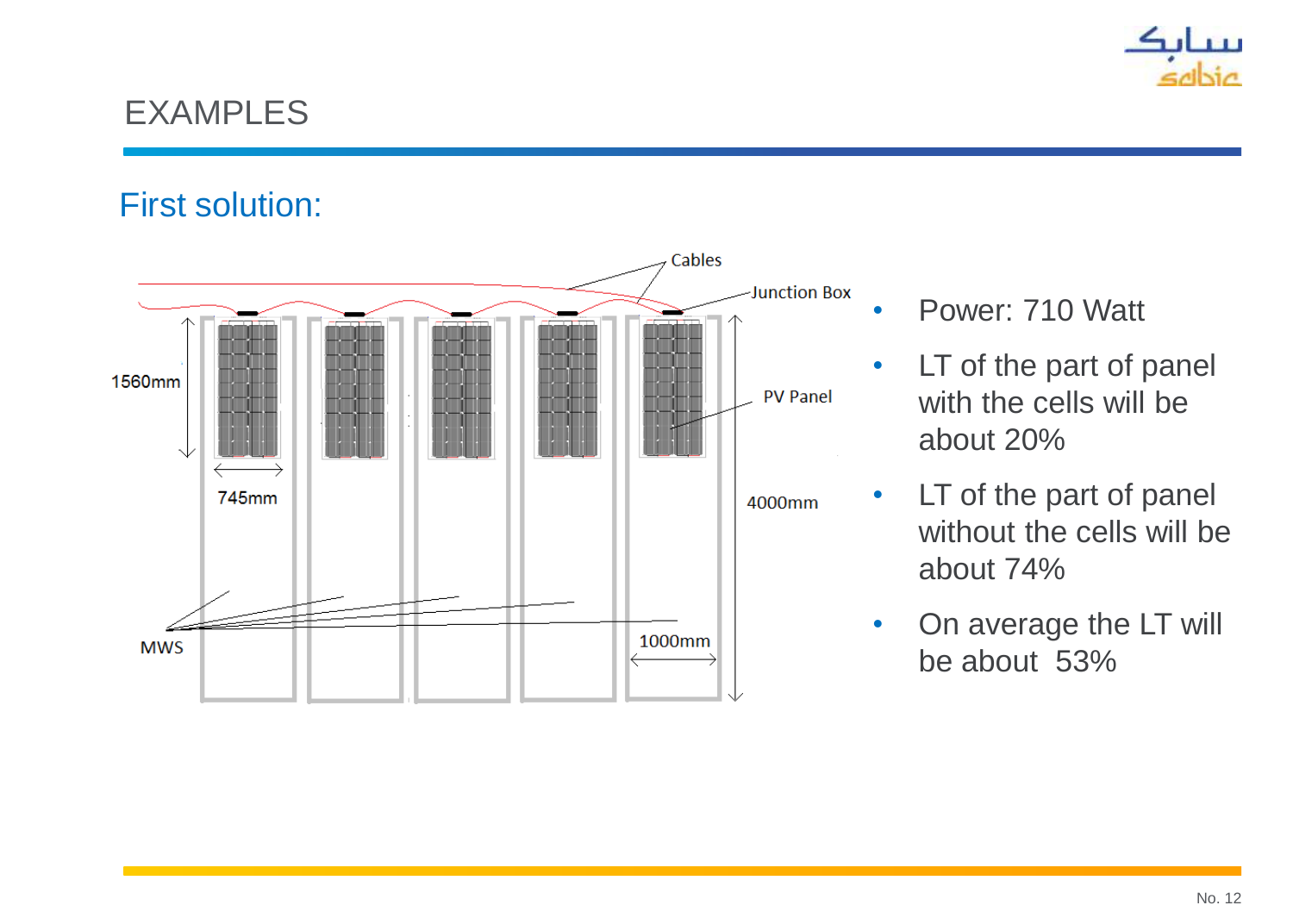

#### Second solution:



- Power: 2000 Watt
- LT of the panel with the cells will be about 15%
- All the junction boxes and cables will be covered by the profiles and will not be visible on the outside structure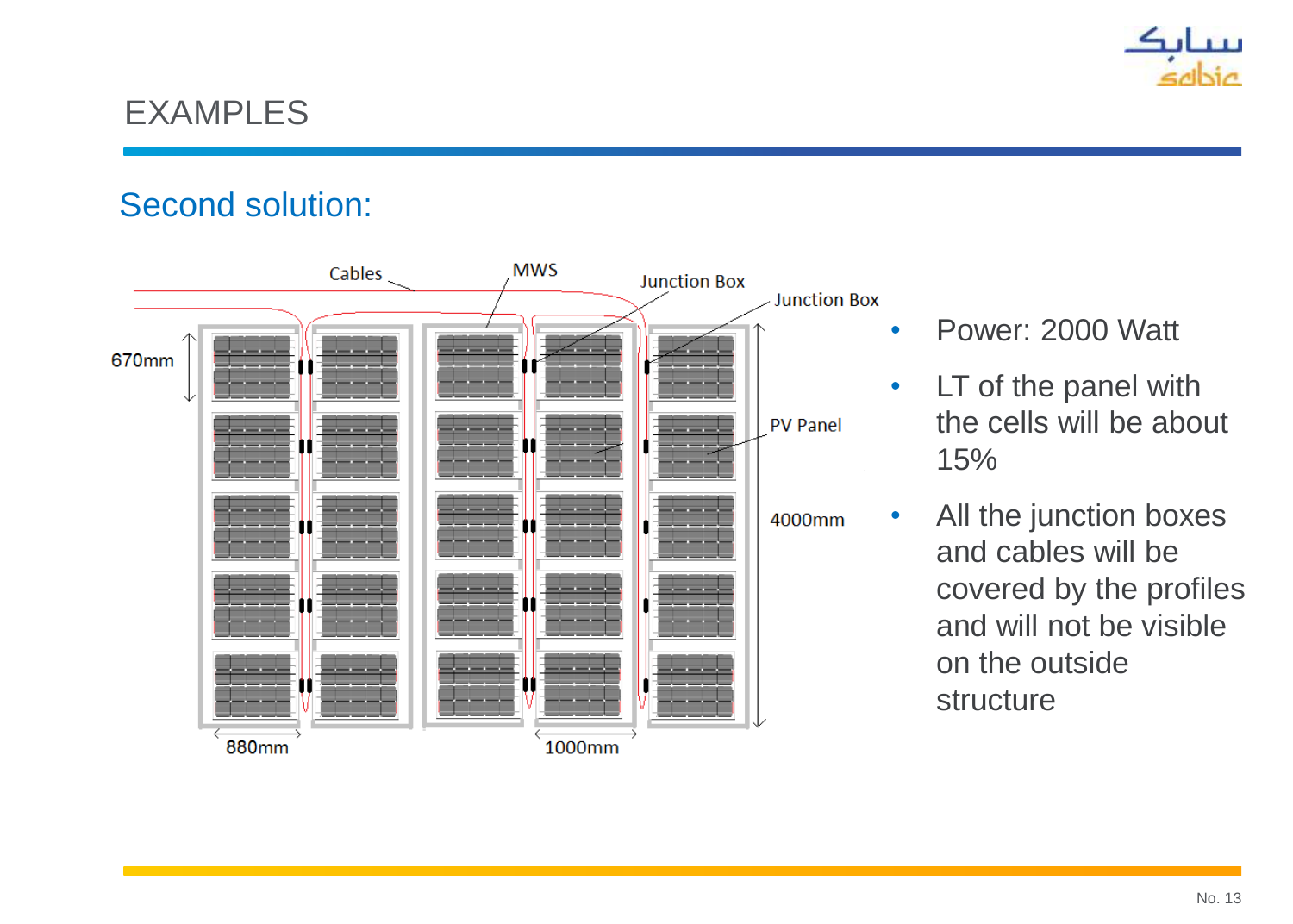

#### Third solution:



- Power: 1200 Watt
- LT of the part of panel with the cells will be about 15%
- LT of the part of panel without the cells will be about 74%
- On average the LT will be about 39%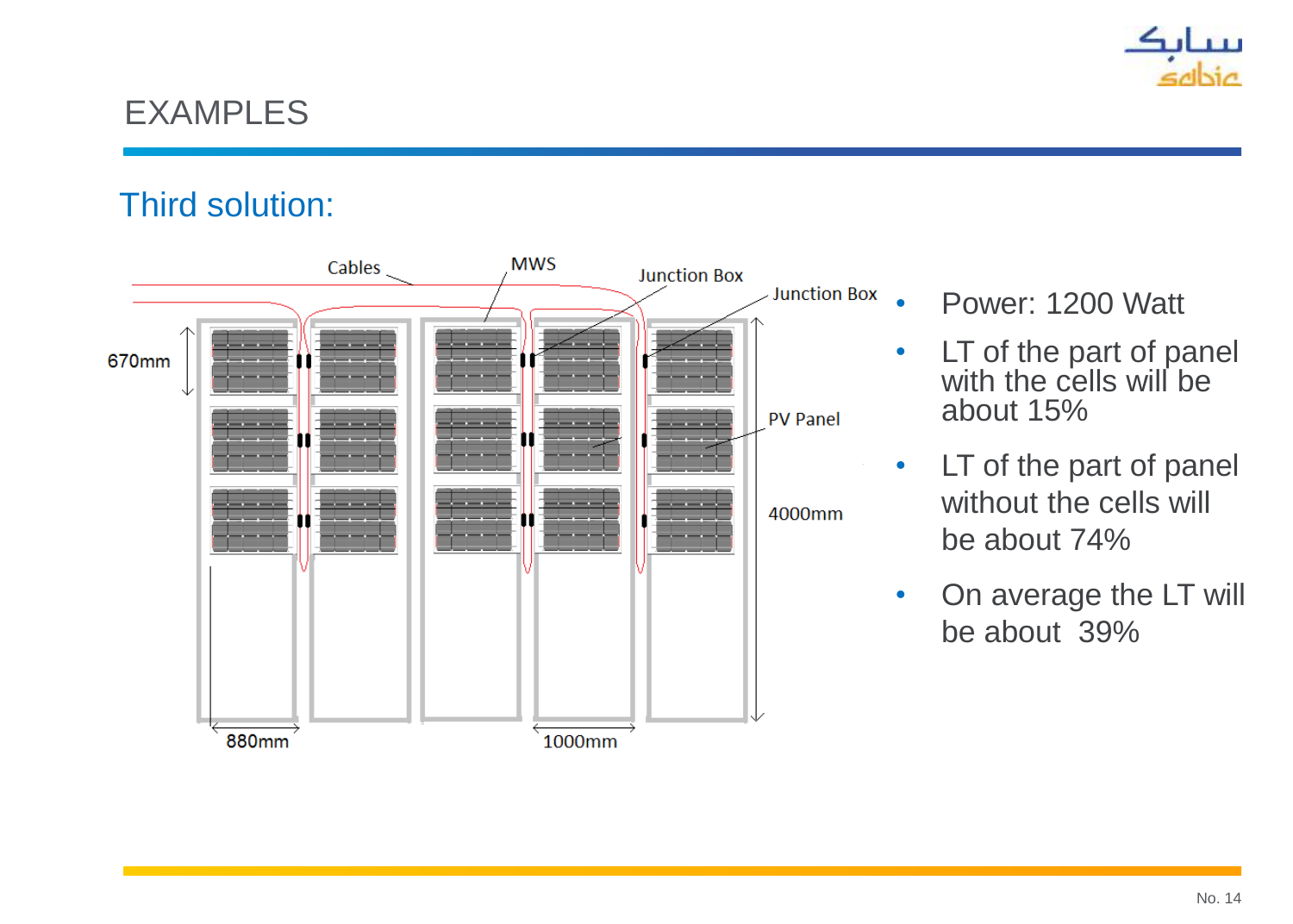

#### Fourth solution:



- Power: 1420 Watt
- LT of the part of panel with the cells will be about 20%
- LT of the part of panel without the cells will be about 74%
- All the JB and the cables will be covered by the profiles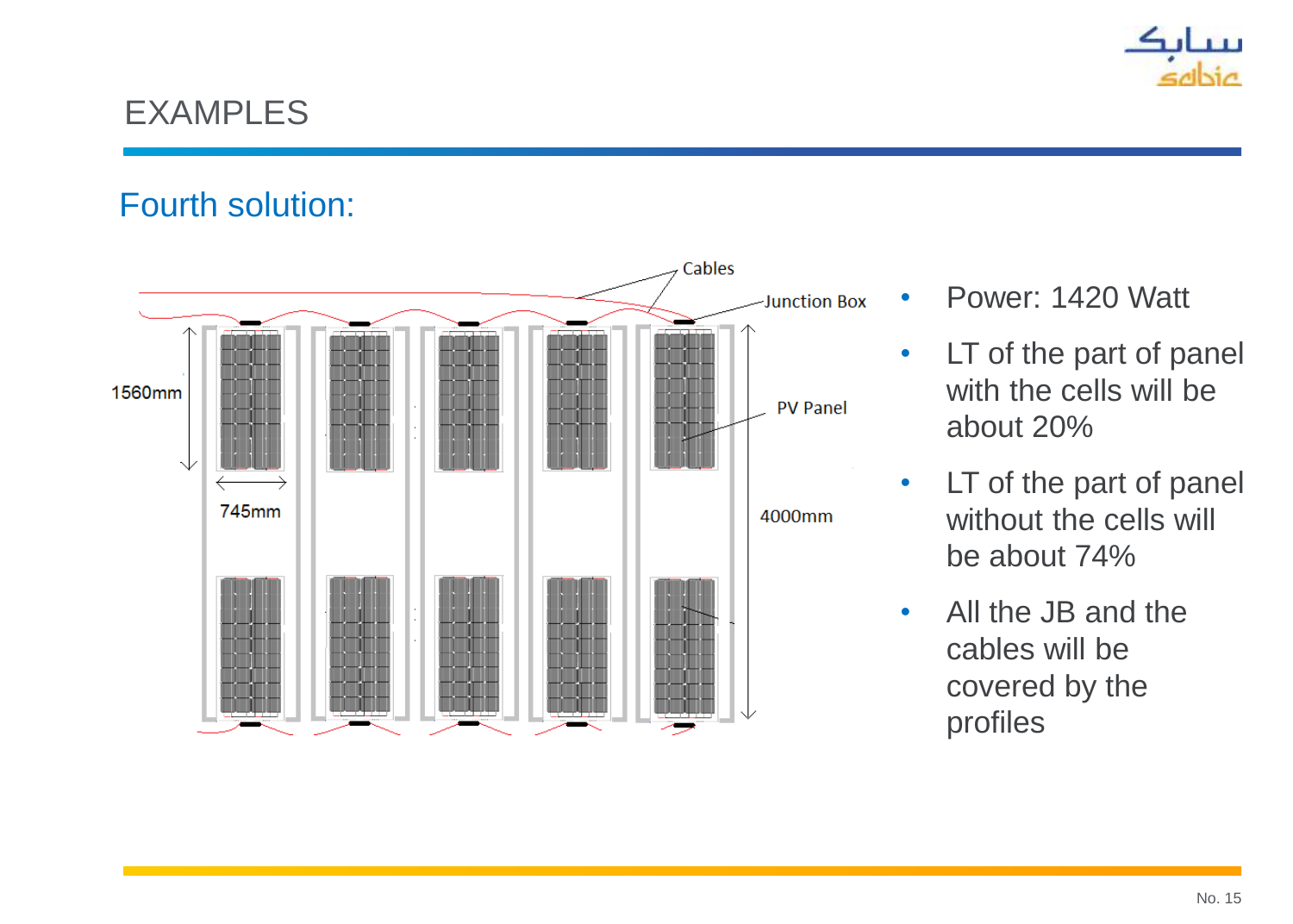

# LEXAN\* BIPV PANELS may offer

- Building Integrated solar power solution for renewable energy
- High thermal Insulation
- Light management
- Optimized weight
- IEC Certification
- Flexible design solutions for roofing and facades
- Easy and fast assembly
- Variety of colors, sizes and configurations.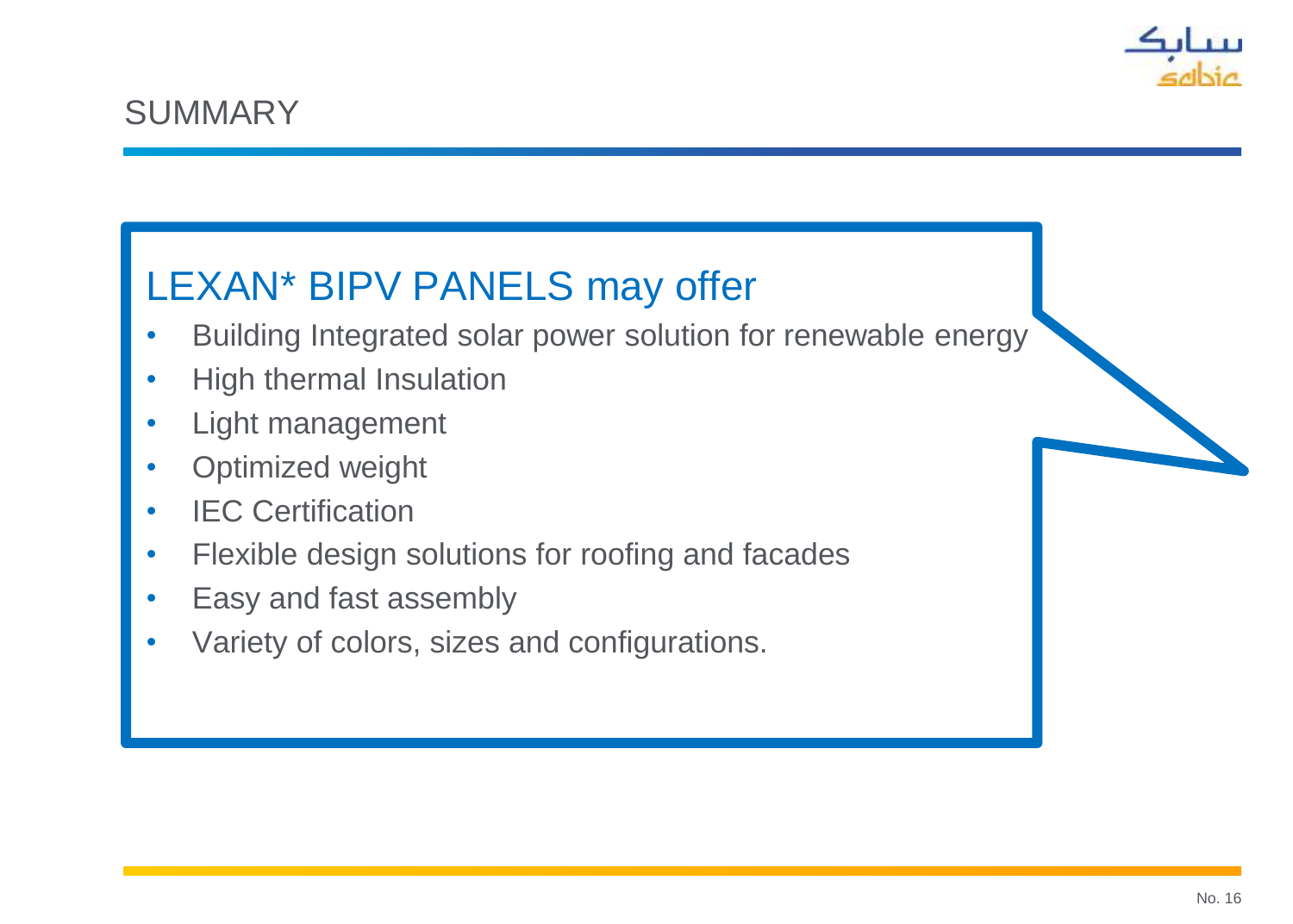

# CONTACT US FOR MORE INFO

**Please contact our Inside Sales Team Or your Commercial Representative For:**

- Product guides
- Property datasheets
- Material Safety Datasheets
- Product specifications
- Product certification (SGS/UL)
- Material availability & lead-times
- Samples

#### **AMERICAS**

SABIC Innovative Plastics One Plastics Avenue Pittsfield, MA 01201 USA  $T + 1 - 413 - 448 - 5400$ Toll-free: 1-800-323-3783 ext.3 F +1-866-420-0637 sfscustomerservice@sabic-ip.com

#### **EMEA**

**SABIC** Innovative Plastics Plasticslaan 1 4612 PX Bergen op Zoom, The Netherlands T +31 164 29 2911 F +31 164 29 3272 sfs.info@sabic-ip.com

#### **ASIA/PACIFIC**

**SABIC** 

Innovative Plastics Specialty Film & Sheet 1266 Nanjing Road (W) 16th Floor, Plaza 66 200040 Shanghai China T +86 21 62881088 F +86 21 6288 0818 sfs.info@sabic-ip.com

**www.sabic-ip.com/sfs**

#### **We Look Forward To Serve Your Business!**